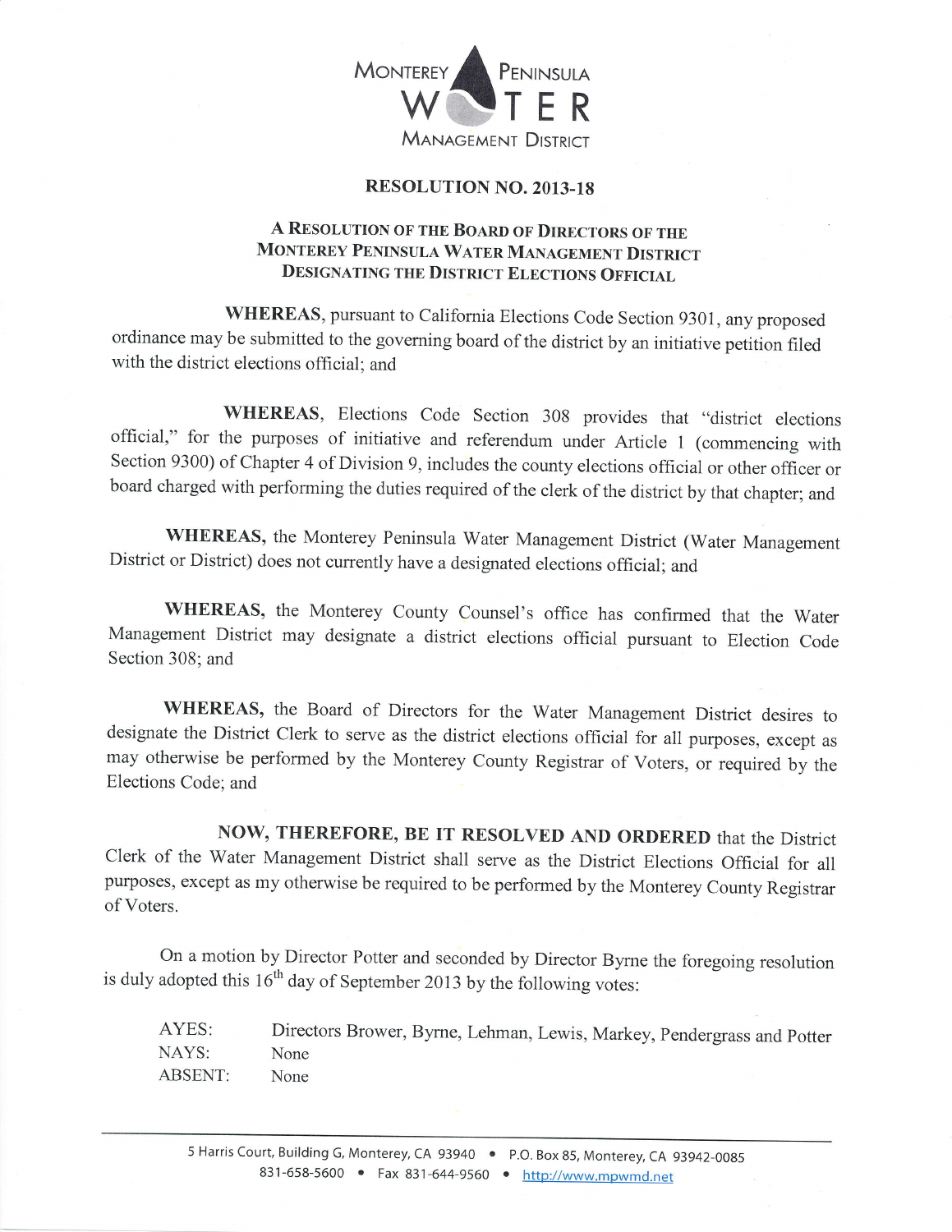MPWMD Resolution No. 2013-18 – Designating the District Elections Official – Page 2 of 2

I, David J. Stoldt, Secretary to the Board of Directors of the Monterey Peninsula Water Management District, hereby certify that the foregoing is a resolution duly adopted on the  $16<sup>th</sup>$ day of September 2013.

Witness my hand and seal of the Board of Directors this 18<sup>th</sup> day of September 2013.

David J. Stoldt, Secretary to the Board

U:\stafAResolutions\2013\2013 18\FINAL2013 18.docx